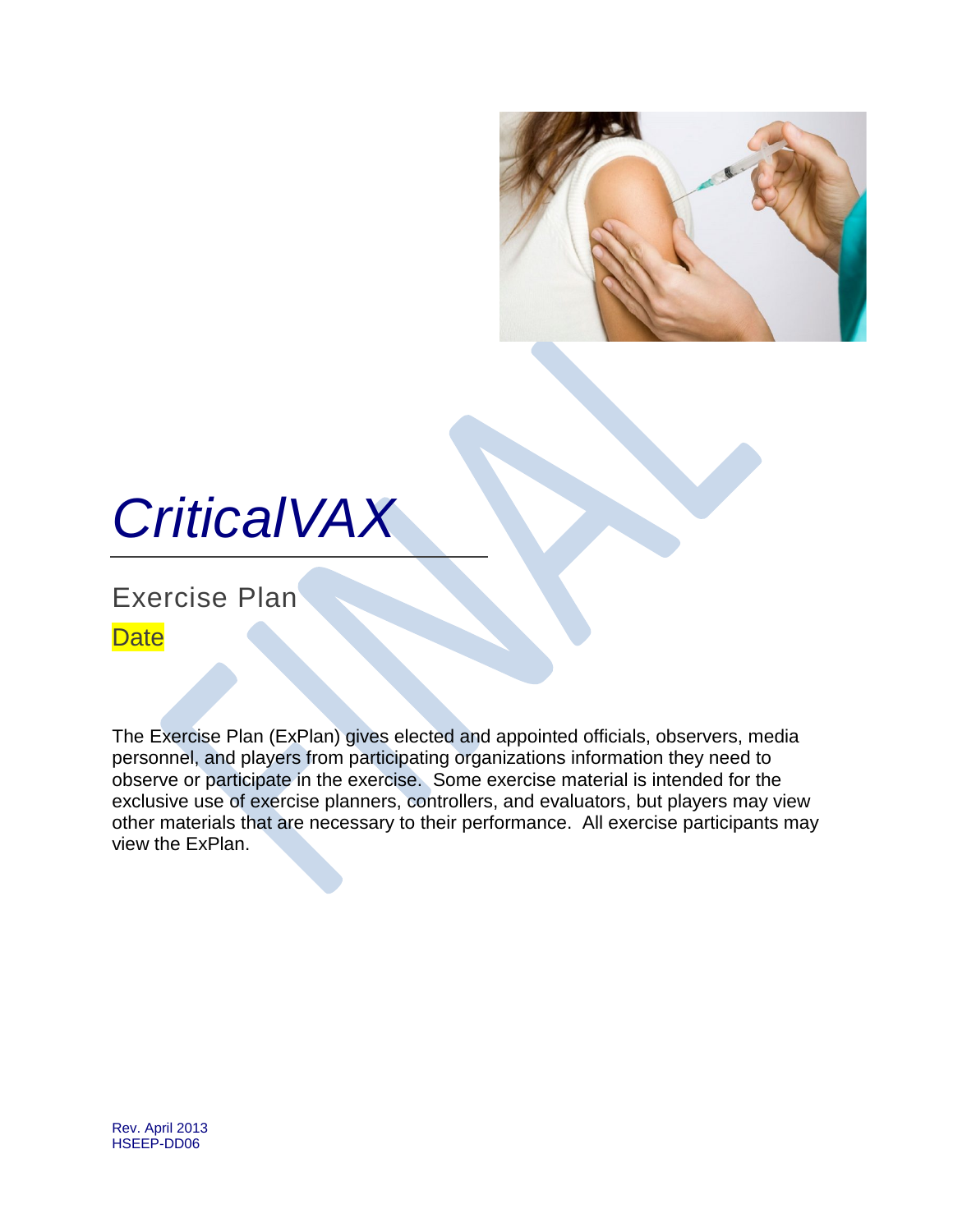# **EXERCISE OVERVIEW**

| <b>Exercise</b><br><b>Name</b>     | <b>CriticalVAX</b>                                                                                                                                                                                                                                                                                                                                                                                                                                                                                                                                                                                                                                                                                                                                                                                                                                                                                                                                                                                                                             |  |
|------------------------------------|------------------------------------------------------------------------------------------------------------------------------------------------------------------------------------------------------------------------------------------------------------------------------------------------------------------------------------------------------------------------------------------------------------------------------------------------------------------------------------------------------------------------------------------------------------------------------------------------------------------------------------------------------------------------------------------------------------------------------------------------------------------------------------------------------------------------------------------------------------------------------------------------------------------------------------------------------------------------------------------------------------------------------------------------|--|
| <b>Exercise</b><br><b>Dates</b>    | Indicate the start and end dates of the exercise                                                                                                                                                                                                                                                                                                                                                                                                                                                                                                                                                                                                                                                                                                                                                                                                                                                                                                                                                                                               |  |
| <b>Scope</b>                       | This exercise is a full-scale exercise, planned for three (3) hours at<br>exercise location. Exercise play is limited to this timeframe and<br>this site, and is a response to a biological event. Additional<br>partners may be added at the discretion of the playing<br>organization.                                                                                                                                                                                                                                                                                                                                                                                                                                                                                                                                                                                                                                                                                                                                                       |  |
| <b>Mission</b><br>Area(s)          | <b>Mitigation and Response</b>                                                                                                                                                                                                                                                                                                                                                                                                                                                                                                                                                                                                                                                                                                                                                                                                                                                                                                                                                                                                                 |  |
| <b>Core</b><br><b>Capabilities</b> | <b>Medical Countermeasure Dispensing and Administration</b>                                                                                                                                                                                                                                                                                                                                                                                                                                                                                                                                                                                                                                                                                                                                                                                                                                                                                                                                                                                    |  |
| <b>Objectives</b>                  | Objective 1: Notify and confirm availability of the pre-identified Point<br>of Dispensing /Point of Administration (POD/POA) site within one<br>hour of the decision to activate the site.<br><b>Objective 2:</b> Develop a schedule to cover the first two (2)<br>operational periods at least 24 hours prior to the start of POD/POA<br>operations.<br><b>Objective 3:</b> Notify and confirm availability of personnel identified to<br>fill roles for the first operational period at least 24 hours prior to the<br>start of POD/POA operations.<br><b>Objective 4: Ensure that all identified POD/POA staff for first</b><br>operational period report to the POD/POA within 30 minutes of<br>identified reporting time.<br>Objective 5: Manage delivery and recovery of the MCM and<br>ancillary supplies to the POD/POA site using the Medical Emergency<br>Response Inventory Tracking System (MERITS) or another inventory<br>system used by the county.<br><b>Objective 6:</b> Set up POD/POA (materiel, layout, supplies, stations |  |
|                                    | for staff) within six (6) hours prior to POD/POA operations.                                                                                                                                                                                                                                                                                                                                                                                                                                                                                                                                                                                                                                                                                                                                                                                                                                                                                                                                                                                   |  |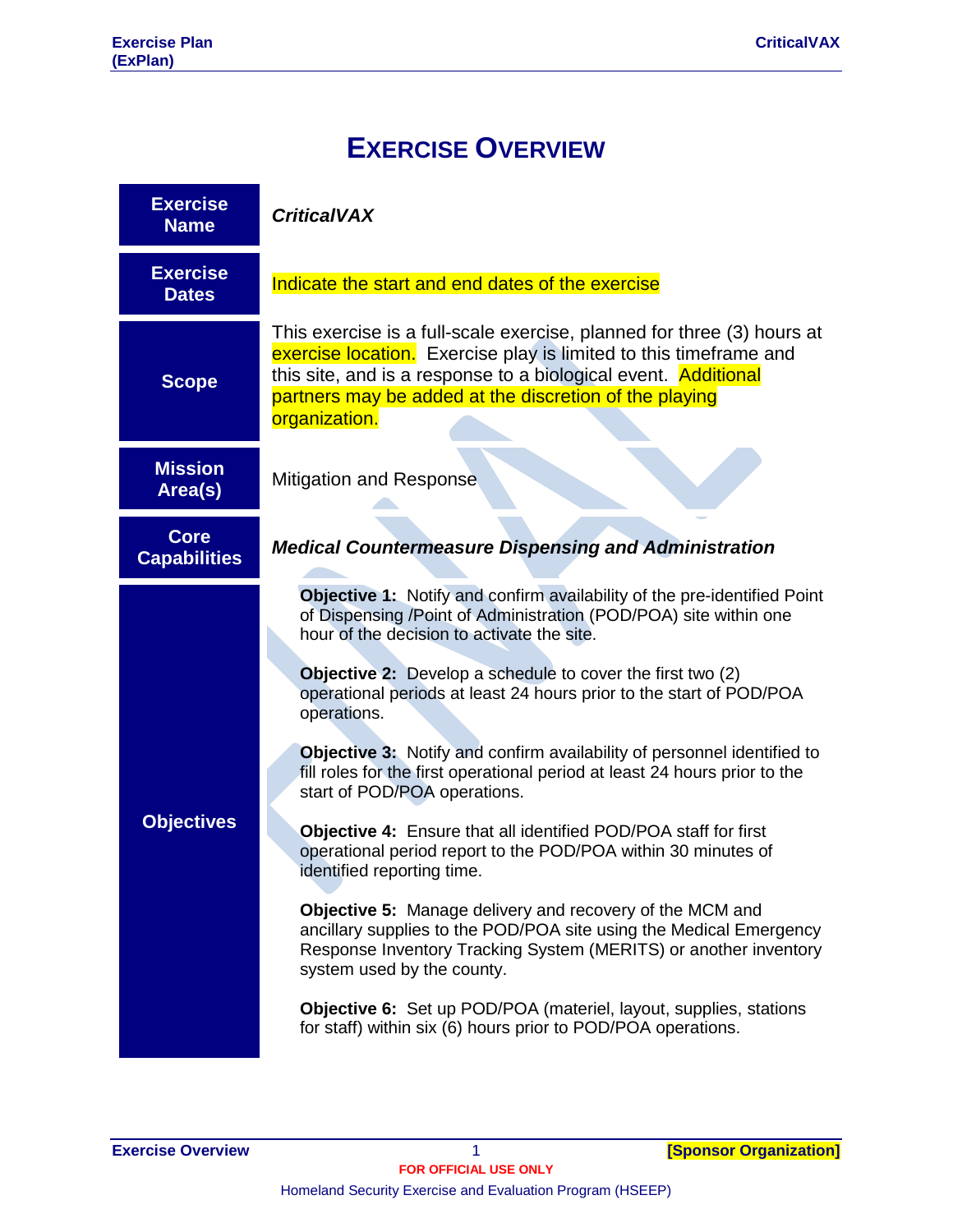**Objective 7:** Inform public of dispensing/administration operations, including locations, time period of availability, and method of delivery at least 48 hours prior to start of POD/POA operations.

**Objective 8:** Activate the Countermeasure Data Management System (CDMS) or other online electronic pre-registration (e.g., eHealth Scheduling) at least 48 hours before POD/POA operations start to allow recipients to register per planned operational periods to support social distancing within the POD/POA.

**Objective 9:** Ensure that individuals with access and functional needs are provided additional support as requested**.**

**Objective 10:** Provide Just-in-Time Training (JITT) to POD/POA staff and volunteers within 24 hours before the start of POD/POA Operations.

**Objective 11:** Sustain MCM administration operations for three (3) hours and determine hourly throughput based on the throughput for the specific POD/POA plan for that site.

**Objective 12:** Demonstrate maintaining Cold Chain storage of the MCM in accordance with package instructions and the "Vaccine Storage and Handling Toolkit" (January 2020) throughout entire POD operations.

**Objective 13:** Simulate/administer MCM to affected population for a three (3) hour dispensing period, and ensure outcomes are recorded in CDMS. (Target: #5 in Health Electronic Response Data System (HERDS) Security Survey for the POD/POA site being exercised).

**Objective 14:** Provide 100% of recipients with instructions on the procedure for reporting adverse events and medical follow-up immediately after vaccine is administered.

# **Threat or**

**Hazard** Global Pandemic – COVID-19

#### **Scenario**

As of this date there is not yet a vaccine for Coronavirus-SARS-2, the virus which causes COVID-19. The Centers for Disease Control and Prevention (CDC) is strongly recommending annual flu vaccine for everyone six (6) months of age and older, because it is an effective way to decrease flu illnesses, hospitalizations, and deaths. During the COVID-19 pandemic, reducing the overall burden of respiratory illnesses is important to protect vulnerable populations at risk for severe illness, the healthcare system, and other critical infrastructure. Thus, local health departments and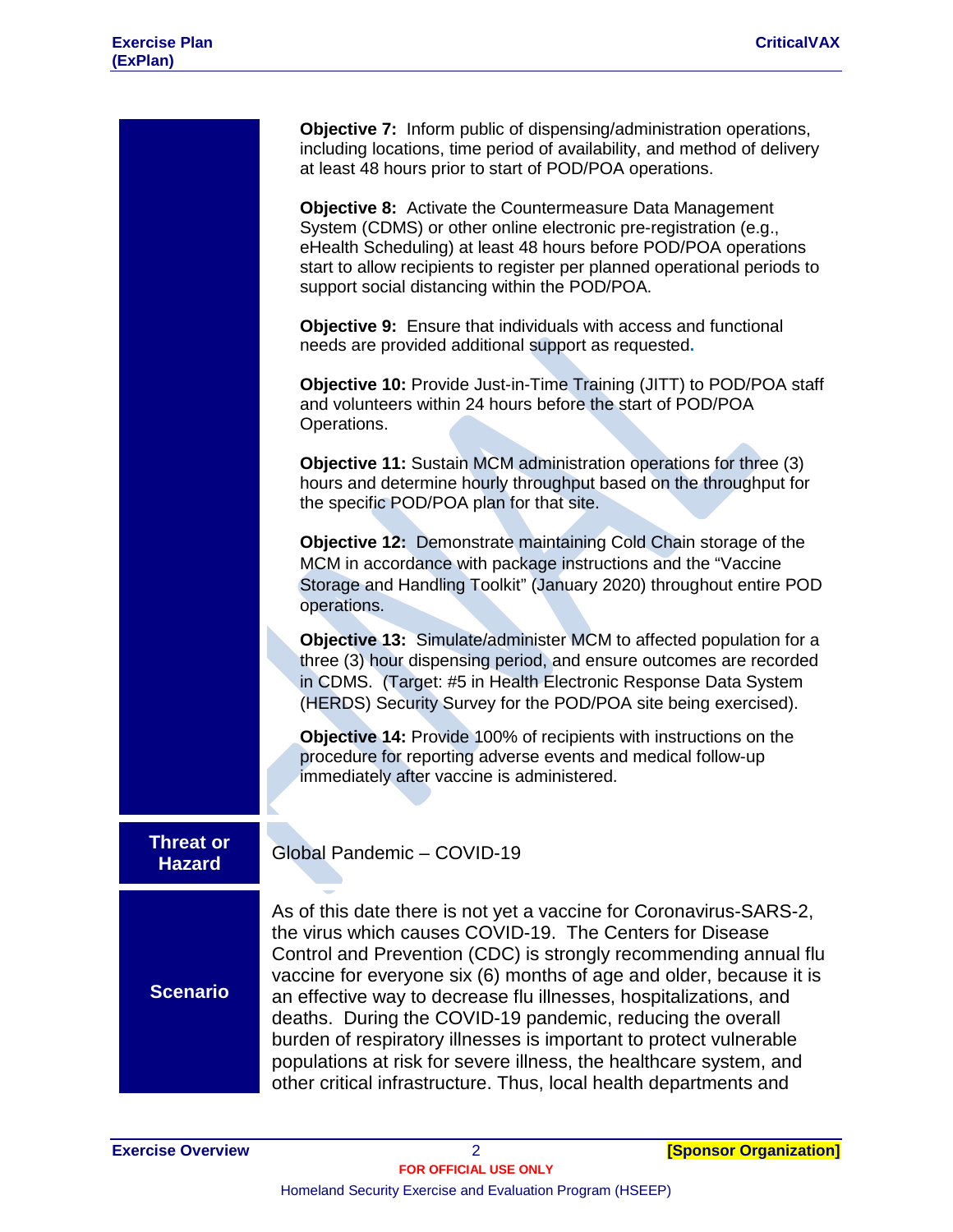healthcare providers should use every opportunity during the influenza vaccination season to administer influenza vaccines to all eligible persons. **Sponsor Public Health Emergency Preparedness Cooperative Agreement New York State Department of Health Participating Organizations** Insert a brief summary of the total number of participants and participation level (i.e., Federal, State, local, Tribal, nongovernmental organizations (NGOs), and/or international agencies). Consider including the full list of participating agencies in Appendix B. Delete Appendix B if not required. **Point of Contact** Insert the name, title, agency, address, phone number, and email address of the primary exercise POC (e.g., exercise director or exercise sponsor)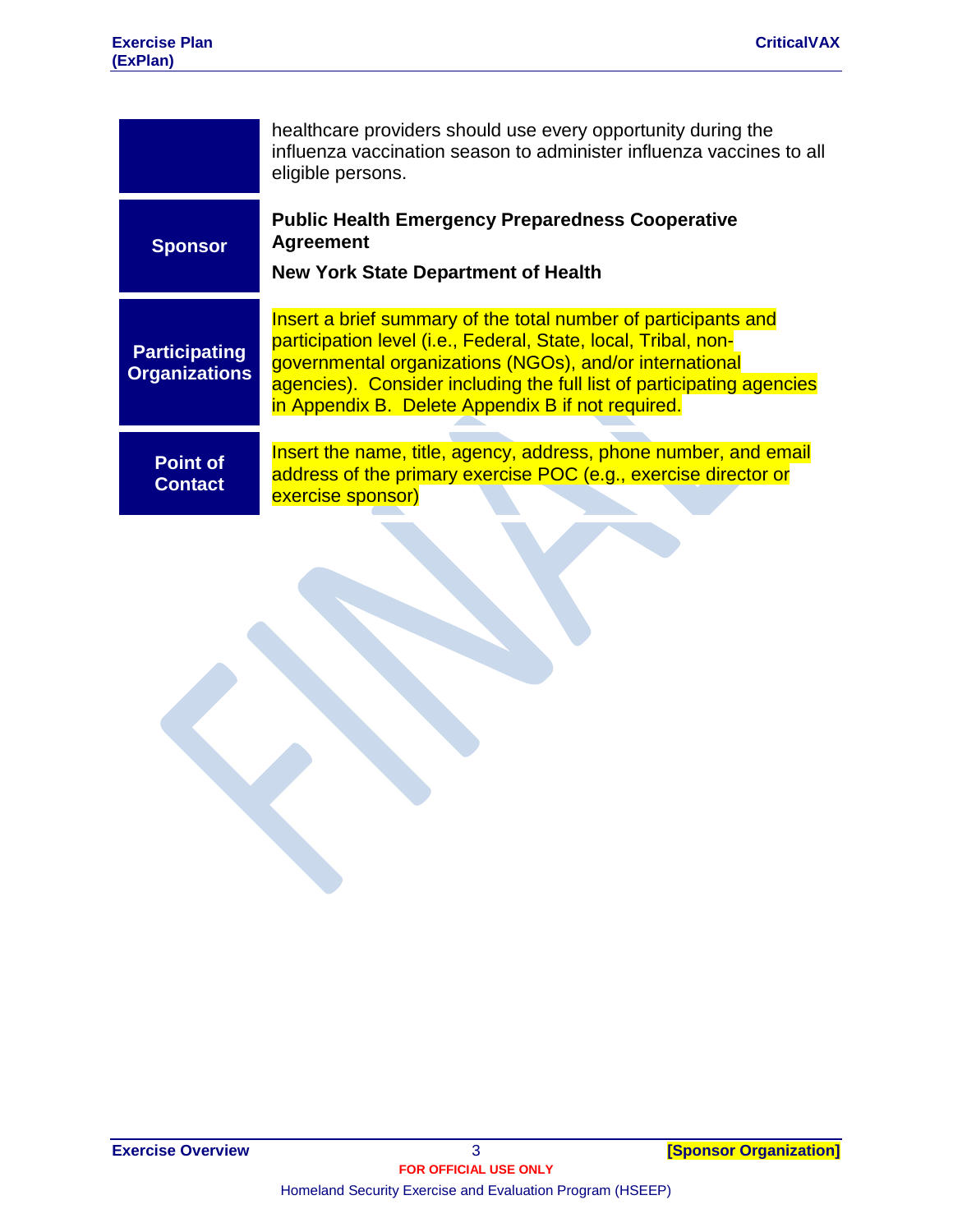### **GENERAL INFORMATION**

#### **Exercise Objectives and Core Capabilities**

The following exercise objectives in Table 1 describe the expected outcomes for the exercise. The objectives are linked to core capabilities, which are distinct critical elements necessary to achieve the specific mission area(s). The objectives and aligned core capabilities are guided by elected and appointed officials and selected by the Exercise Planning Team.

| <b>Exercise Objective</b>                                                                                                                                                                                                                                                                                                    | <b>Core Capability</b>                                         |
|------------------------------------------------------------------------------------------------------------------------------------------------------------------------------------------------------------------------------------------------------------------------------------------------------------------------------|----------------------------------------------------------------|
| Notify and confirm availability of the pre-identified<br>$1_{-}$<br>Point of Dispensing /Point of Administration<br>(POD/POA) site within one hour of the decision to<br>activate the site.                                                                                                                                  | <b>Medical Countermeasure Dispensing</b><br>and Administration |
| Develop a schedule to cover the first two (2)<br>2.<br>operational periods at least 24 hours prior to the<br>start of POD/POA operations.                                                                                                                                                                                    | Medical Countermeasure Dispensing<br>and Administration        |
| 3.<br>Notify and confirm availability of personnel<br>identified to fill roles for the first operational period<br>at least 24 hours prior to the start of POD/POA<br>operations.                                                                                                                                            | <b>Medical Countermeasure Dispensing</b><br>and Administration |
| Ensure that all identified POD/POA staff for first<br>4.<br>operational period report to the POD/POA within<br>30 minutes of identified reporting time.                                                                                                                                                                      | <b>Medical Countermeasure Dispensing</b><br>and Administration |
| Manage delivery and recovery of the MCM and<br>5.<br>ancillary supplies to the POD/POA site using the<br>Medical Emergency Response Inventory Tracking<br>System (MERITS) or another inventory system<br>used by the county.                                                                                                 | <b>Medical Countermeasure Dispensing</b><br>and Administration |
| Set up POD/POA (materiel, layout, supplies,<br>6.<br>stations for staff) within six (6) hours prior to<br>POD/POA operations.                                                                                                                                                                                                | Medical Countermeasure Dispensing<br>and Administration        |
| Inform public of dispensing/administration<br>7.<br>operations, including locations, time period of<br>availability, and method of delivery at least 48<br>hours prior to start of POD/POA operations.                                                                                                                       | Medical Countermeasure Dispensing<br>and Administration        |
| Activate the Countermeasure Data Management<br>8.<br>System (CDMS) or other online electronic pre-<br>registration (e.g., eHealth Scheduling) at least 48<br>hours before POD/POA operations start to allow<br>recipients to register per planned operational<br>periods to support social distancing within the<br>POD/POA. | Medical Countermeasure Dispensing<br>and Administration        |
| Ensure that individuals with access and functional<br>9.<br>needs are provided additional support as<br>requested.                                                                                                                                                                                                           | Medical Countermeasure Dispensing<br>and Administration        |
| 10. Provide Just-in-Time Training (JITT) to POD/POA<br>staff and volunteers within 24 hours before the<br>start of POD/POA Operations.                                                                                                                                                                                       | Medical Countermeasure Dispensing<br>and Administration        |
| 11. Sustain MCM administration operations for three<br>(3) hours and determine hourly throughput based<br>on the throughput for the specific POD/POA plan<br>for that site.                                                                                                                                                  | Medical Countermeasure Dispensing<br>and Administration        |
| 12. Demonstrate maintaining Cold Chain storage of<br>the MCM in accordance with package instructions                                                                                                                                                                                                                         | Medical Countermeasure Dispensing<br>and Administration        |

**General Information** 4 **[Sponsor Organization]**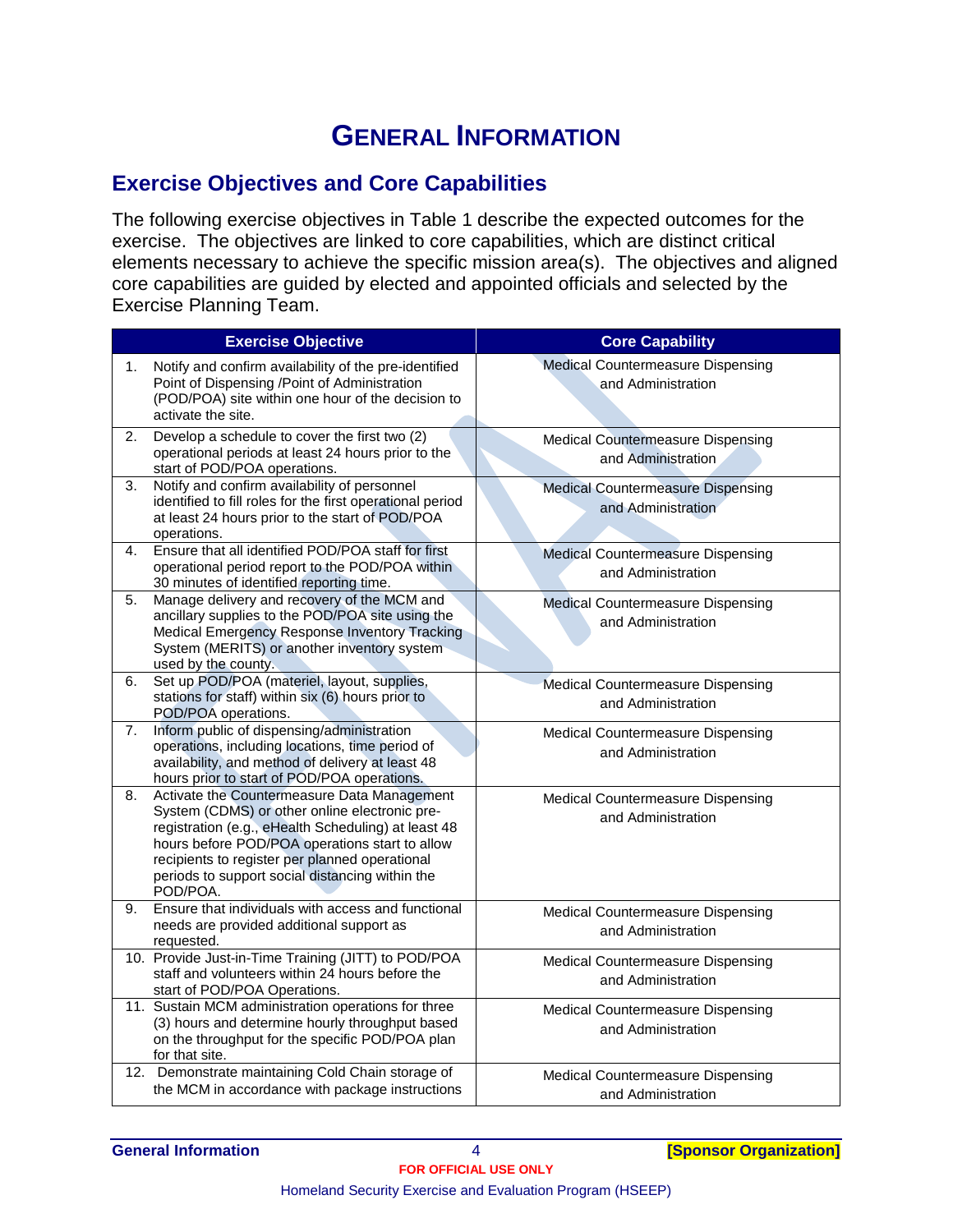| <b>Exercise Objective</b>                                                                                                                                                                                                                                                | <b>Core Capability</b>                                  |
|--------------------------------------------------------------------------------------------------------------------------------------------------------------------------------------------------------------------------------------------------------------------------|---------------------------------------------------------|
| and the "Vaccine Storage and Handling Toolkit"<br>(January 2020) throughout entire POD operations.                                                                                                                                                                       |                                                         |
| 13. Simulate/administer MCM to affected population<br>for a three (3) hour dispensing period, and ensure<br>outcomes are recorded in CDMS. (Target: #5 in<br>Health Electronic Response Data System<br>(HERDS) Security Survey for the POD/POA site<br>being exercised). | Medical Countermeasure Dispensing<br>and Administration |
| 14. Provide 100% of recipients with instructions on the<br>procedure for reporting adverse events and<br>medical follow-up immediately after vaccine is<br>administered.                                                                                                 | Medical Countermeasure Dispensing<br>and Administration |

**Table 1. Exercise Objectives and Associated Core Capabilities**

#### **Participant Roles and Responsibilities**

The term *participant* encompasses many groups of people, not just those playing in the exercise. Groups of participants involved in the exercise, and their respective roles and responsibilities, are as follows:

- **Players.** Players are personnel who have an active role in discussing or performing their regular roles and responsibilities during the exercise. Players discuss or initiate actions in response to the simulated emergency.
- **Controllers.** Controllers plan and manage exercise play, set up and operate the exercise site, and act in the roles of organizations or individuals that are not playing in the exercise. Controllers direct the pace of the exercise, provide key data to players, and may prompt or initiate certain player actions to ensure exercise continuity. In addition, they issue exercise material to players as required, monitor the exercise timeline, and supervise the safety of all exercise participants.
- **Simulators.** Simulators are control staff personnel who role play nonparticipating organizations or individuals. They most often operate out of the Simulation Cell (SimCell), but they may occasionally have face-to-face contact with players. Simulators function semi-independently under the supervision of SimCell controllers, enacting roles (e.g., media reporters or next of kin) in accordance with instructions provided in the Master Scenario Events List (MSEL). All simulators are ultimately accountable to the Exercise Director and Senior Controller.
- **Evaluators.** Evaluators evaluate and provide feedback on a designated functional area of the exercise. Evaluators observe and document performance against established capability targets and critical tasks, in accordance with the Exercise Evaluation Guides (EEGs).
- **Actors.** Actors simulate specific roles during exercise play, typically victims or other bystanders.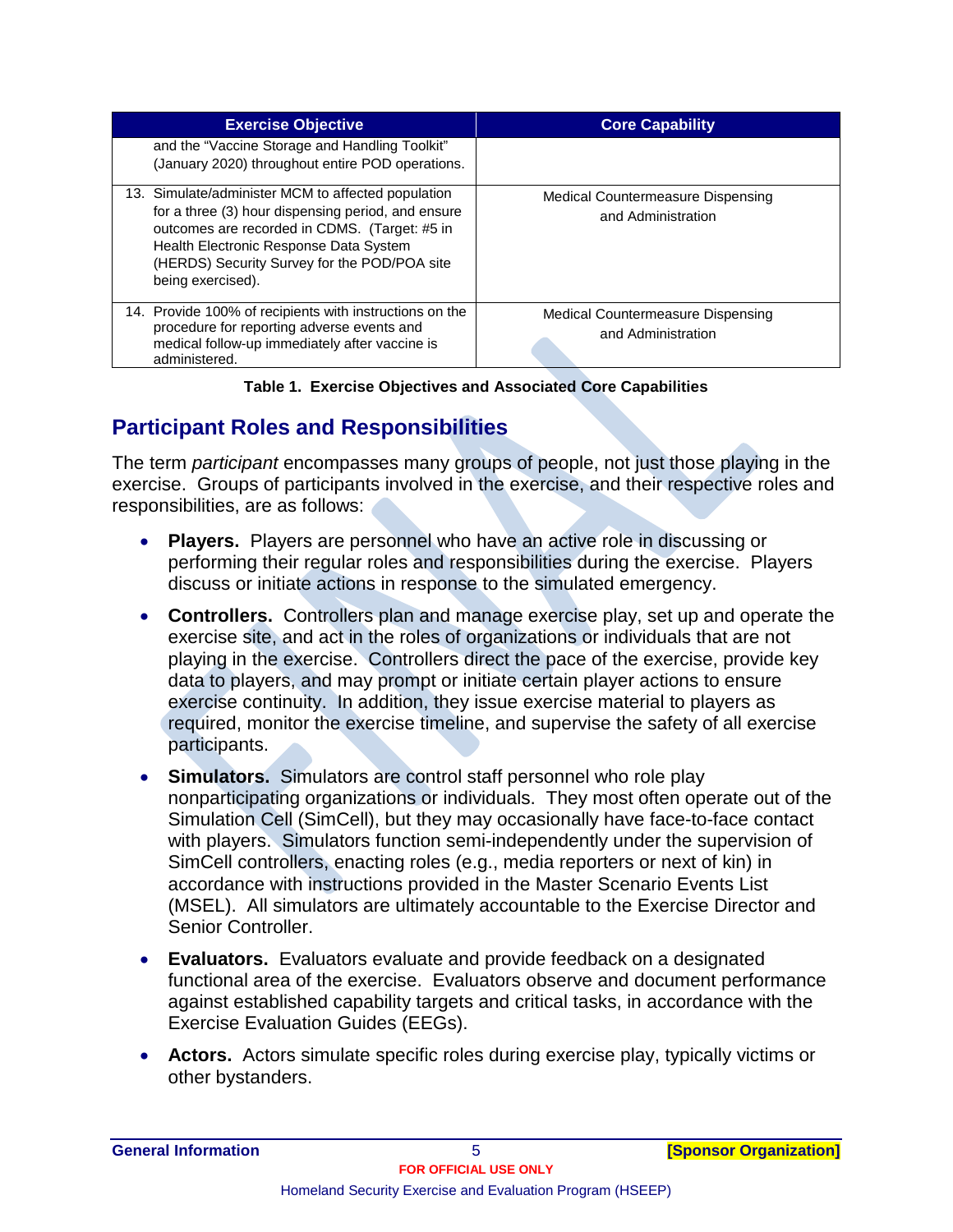- **Observers.** Observers visit or view selected segments of the exercise. Observers do not play in the exercise, nor do they perform any control or evaluation functions. Observers view the exercise from a designated observation area and must remain within the observation area during the exercise. Very Important Persons (VIPs) are also observers, but they frequently are grouped separately.
- **Support Staff.** The exercise support staff includes individuals who perform administrative and logistical support tasks during the exercise (e.g., registration, catering).

#### **Exercise Assumptions and Artificialities**

In any exercise, assumptions and artificialities may be necessary to complete play in the time allotted and/or account for logistical limitations. Exercise participants should accept that assumptions and artificialities are inherent in any exercise, and should not allow these considerations to negatively impact their participation.

#### **Assumptions**

Assumptions constitute the implied factual foundation for the exercise and, as such, are assumed to be present before the exercise starts. The following assumptions apply to the exercise/real event:

- The real event is conducted in a no-fault learning environment wherein capabilities, plans, systems, and processes will be evaluated.
- The real event scenario is plausible, and events occur as they are presented.
- Real event response contains sufficient detail to allow players to react to information and situations as they are presented.
- Pursuant to New York State Consolidated Laws, Executive Law Article 2-B, Section 28, New York Statutes, the governor has the authority to declare a state of emergency. <http://www.semo.state.ny.us/uploads/Article%202-B.pdf>;
- The governor has the authority to direct the activation of MCM clinical operations and may direct the New York State (NYS) Commissioner of Health to activate all or a portion of the NYS Comprehensive Emergency Management Plan;
- The HHS Secretary has determined a public health emergency and has issued a declaration that circumstances exist justifying Emergency Use Authorizations to permit emergency dispensing;
- State/federal guidance may determine priority distribution and dispensing algorithms;
- MCM clinical operations are primarily a local function of the local health department taking the lead role. However, the response to an incident will require a multiagency, multi-level response and will be scaled to fit the real event;
- Location and number of persons that may need MCM following an incident may vary widely;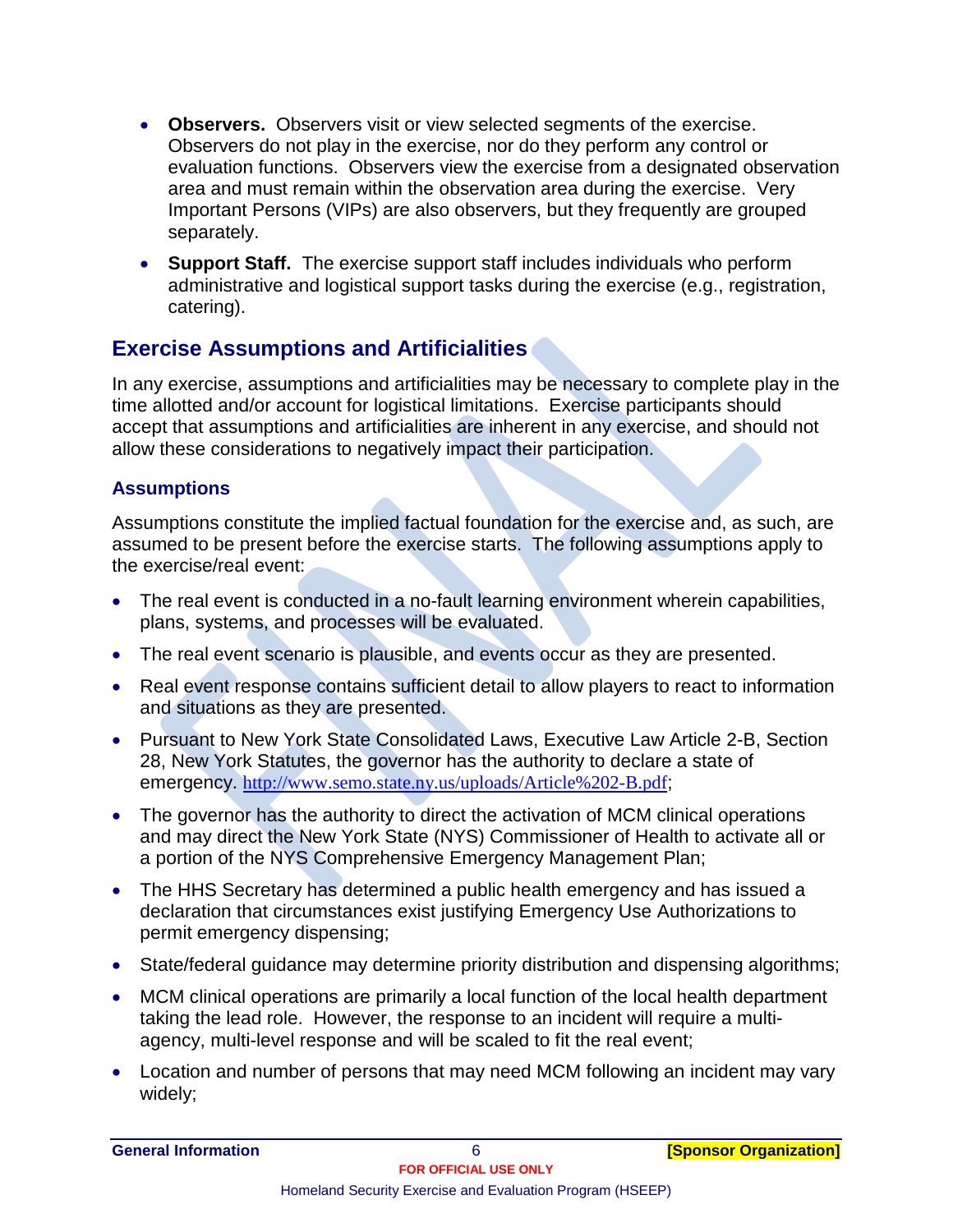- An appropriate and safe MCM is available through state and local stockpiles or SNS if needed;
- The number of persons exposed or impacted is greater than that which the local health department can respond to through typical day-to-day operations;
- Safe and appropriate locations are available for ongoing MCM clinical operations;
- Legal requirements or standards may be suspended or modified by state/federal entities as appropriate and as dictated by the incident;
- Each MCM clinical operations site will have trained staff and volunteers. At the mobilization site, any additional staff needed will receive just-in-time-training (JITT);
- MCM clinical operations will maximize throughput in the safest manner relative to the incident specifics, including mask mandates and social distancing;
- A Clinical Data Management System (CDMS) form (paper or electronic) will be completed for each person receiving MCM at MCM clinical operations;
- Every effort shall be made to provide recipients with information regarding the MCM received; and
- Various MCM clinical operations models exist and no one model will suit all needs and every incident. Components of multiple models will be blended to best suit local needs and expected outcomes;
- Any additional laws that would impede the functions of an MCM POD will be waived at the State or Federal level, as appropriate.

#### **Artificialities**

During this exercise, the following artificialities apply:

- Communication and coordination is limited to participating response organizations and venues.
- Only communication methods listed in the Communications Directory are available for players to use during the exercise.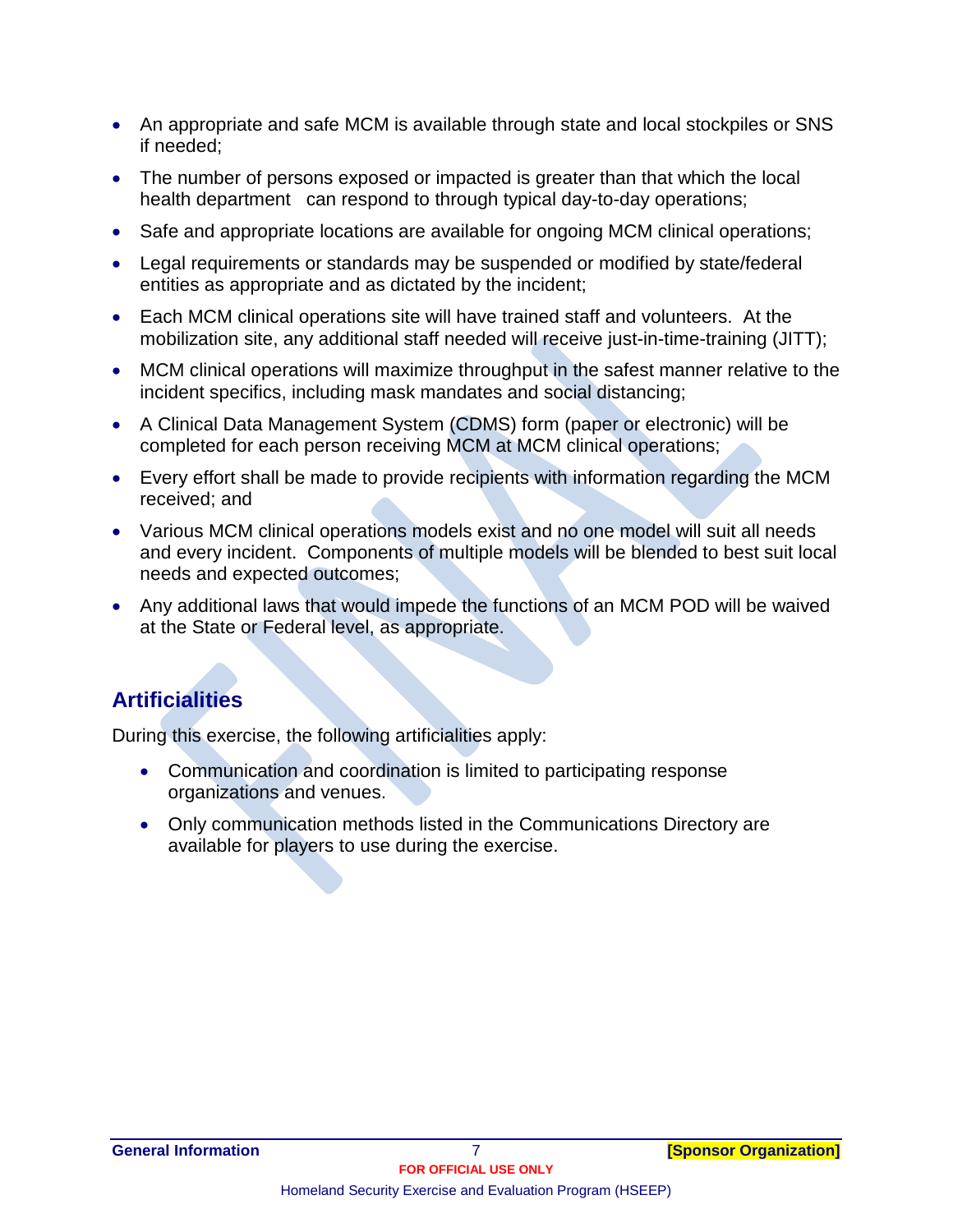### **EXERCISE LOGISTICS**

#### **Safety**

Participant safety takes priority over response events. The following general requirements apply to the response:

- A Safety Controller is responsible for participant safety; any safety concerns must be immediately reported to the Safety Controller. The Safety Controller and Exercise Director will determine if a real-world emergency warrants a pause in when response efforts can be resumed.
- For an emergency that requires assistance, use the phrase **"real-world emergency."** The following procedures should be used in case of a real emergency during the response
	- − Anyone who observes a participant who is seriously ill or injured will immediately notify emergency services and the closest controller, and, within reason and training, render aid.
	- − The controller aware of a real emergency will initiate the "real-world emergency" broadcast and provide the Safety Controller, Senior Controller, and Exercise Director with the location of the emergency and resources needed, if any.

#### **Fire Safety**

Standard fire and safety regulations relevant to the venue, or organization will be followed during the exercise.

#### **Emergency Medical Services**

The sponsor organization will coordinate with local emergency medical services in the event of a real-world emergency.

#### **Site Access**

#### **Security**

If entry control is required for the response venue(s), the sponsor organization is responsible for arranging appropriate security measures. Players should advise their venue's controller or evaluator of any unauthorized persons.

#### **Exercise Identification**

Response staff may be identified by badges, hats, and/or vests to clearly display exercise roles; additionally, uniform clothing may be worn to show agency affiliation. Table 2 describes these identification items. (LHDs may customize as they wish)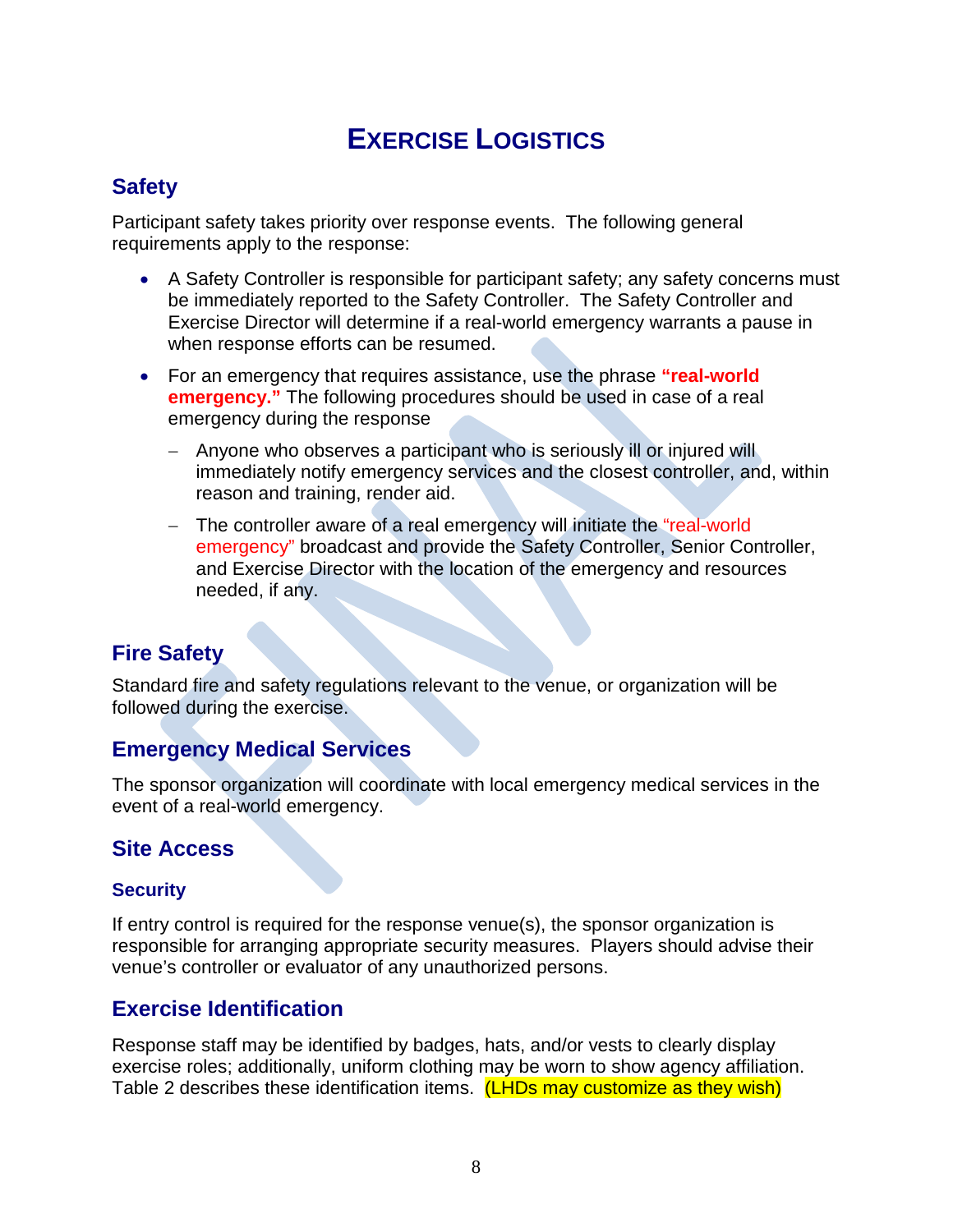| <b>Group</b>              | <b>Color</b> |
|---------------------------|--------------|
| <b>Exercise Director</b>  |              |
| Facilitator               |              |
| Controllers               |              |
| Evaluators                |              |
| Actors                    |              |
| <b>Support Staff</b>      |              |
| Observers/VIPs            |              |
| Media Personnel           |              |
| Players, Uniformed        |              |
| Players, Civilian Clothes |              |

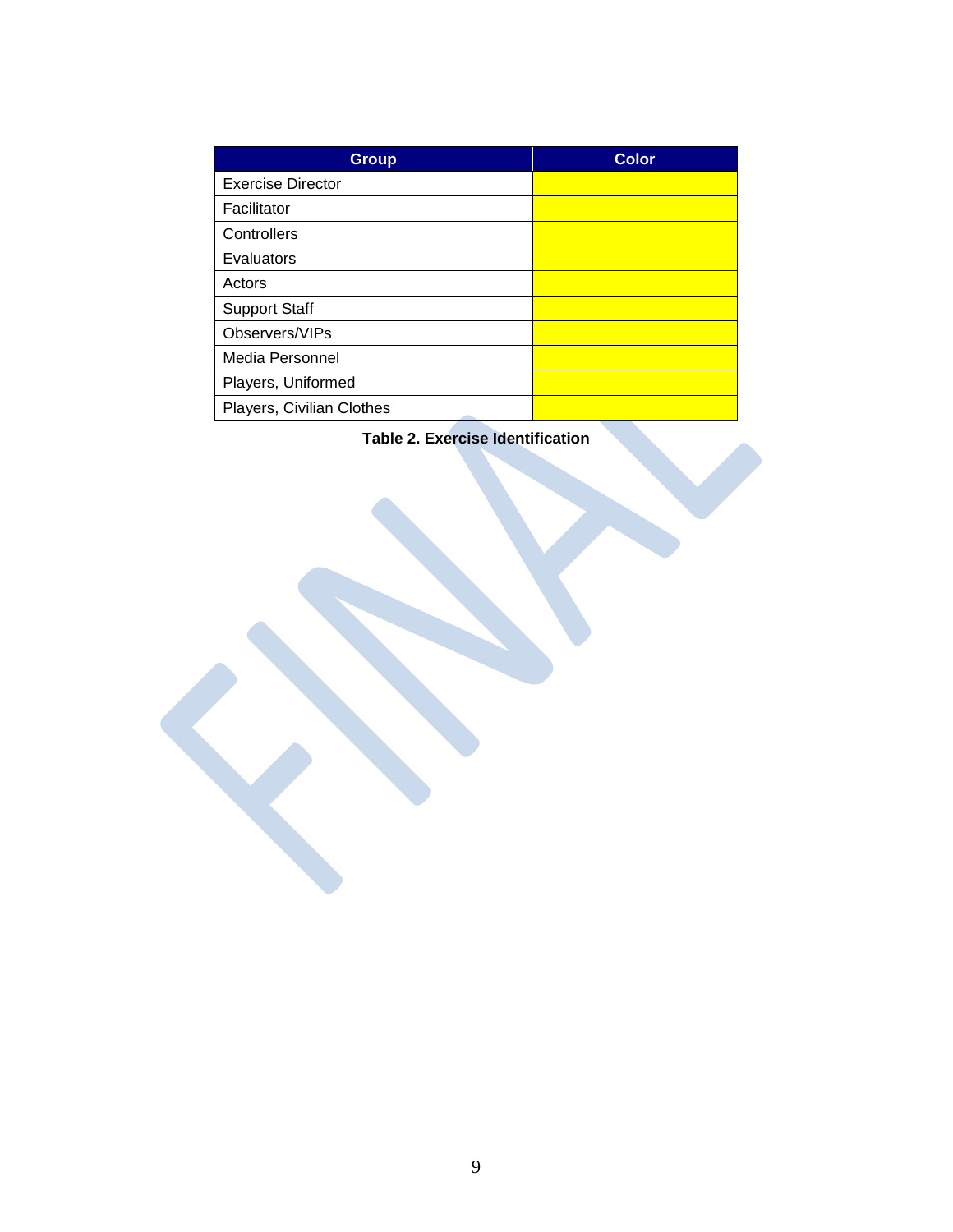# **POST-EXERCISE/REAL EVENT AND EVALUATION ACTIVITIES**

#### **Debriefings**

Post-exercise/real event debriefings aim to collect sufficient relevant data to support effective evaluation and improvement planning.

#### **Hot Wash**

At the conclusion of exercise/real response, controllers facilitate a Hot Wash to allow players to discuss strengths and areas for improvement, and evaluators to seek clarification regarding player actions and decision-making processes. All participants may attend; however, observers are not encouraged to attend the meeting. The Hot Wash should not exceed 30 minutes.

#### **Controller and Evaluator Debriefing**

Controllers and evaluators attend a facilitated C/E Debriefing immediately following the exercise/real event. During this debriefing, controllers and evaluators provide an overview of their observed functional areas and discuss strengths and areas for improvement.

#### **Participant Feedback Forms**

Participant Feedback Forms provide players with the opportunity to comment candidly on exercise/real event activities. Participant Feedback Forms should be collected at the conclusion of the Hot Wash.

#### **Evaluation**

#### **Exercise Evaluation Guides**

EEGs assist evaluators in collecting relevant exercise/real event observations. EEGs document objectives and aligned core capabilities, capability targets, and critical tasks. Each EEG provides evaluators with information on what they should expect to see demonstrated in their functional area. The EEGs, coupled with Participant Feedback Forms and Hot Wash notes, are used to evaluate the exercise and compile the After-Action Report (AAR).

#### **After-Action Report**

The AAR summarizes key information related to evaluation. The AAR primarily focuses on the analysis of core capabilities, including capability performance, strengths, and areas for improvement. AARs also include basic exercise information, including the exercise name, type of exercise, dates, location, participating organizations, mission area(s), specific threat or hazard, a brief scenario description, and the name of the exercise sponsor and POC.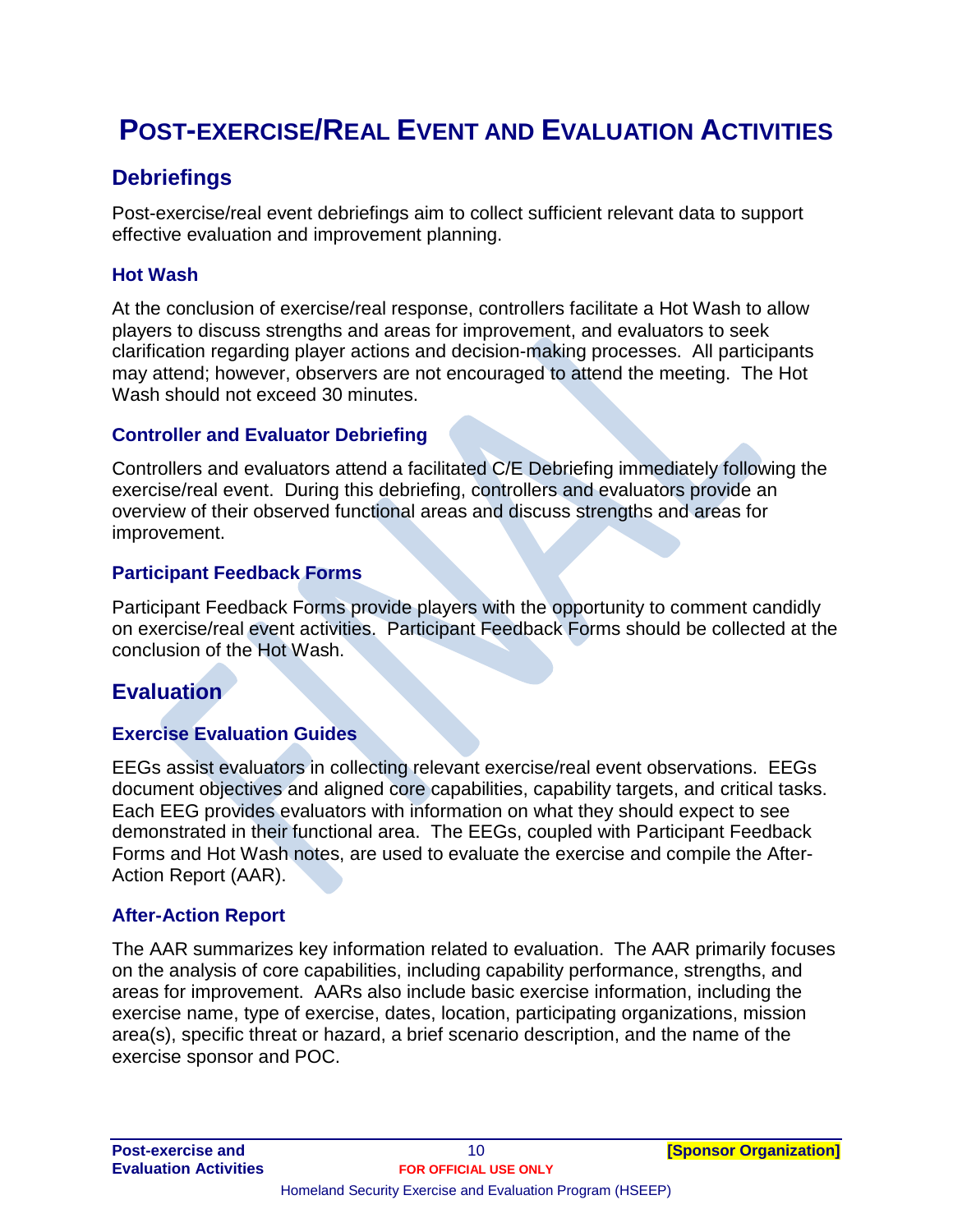#### **Improvement Planning**

Improvement planning is the process by which the observations recorded in the AAR are resolved through development of concrete corrective actions, which are prioritized and tracked as a part of a continuous corrective action program.

#### **After-Action Meeting**

The After-Action Meeting (AAM) is a meeting held among decision- and policy-makers from the exercising/responding organizations, as well as the Lead Evaluator and members of the Exercise Planning Team, to debrief the exercise and to review and refine the draft AAR and Improvement Plan (IP). The AAM should be an interactive session, providing attendees the opportunity to discuss and validate the observations and corrective actions in the draft AAR/IP.

#### **Improvement Plan**

The IP identifies specific corrective actions, assigns them to responsible parties, and establishes target dates for their completion. It is discussed and validated during the AAM.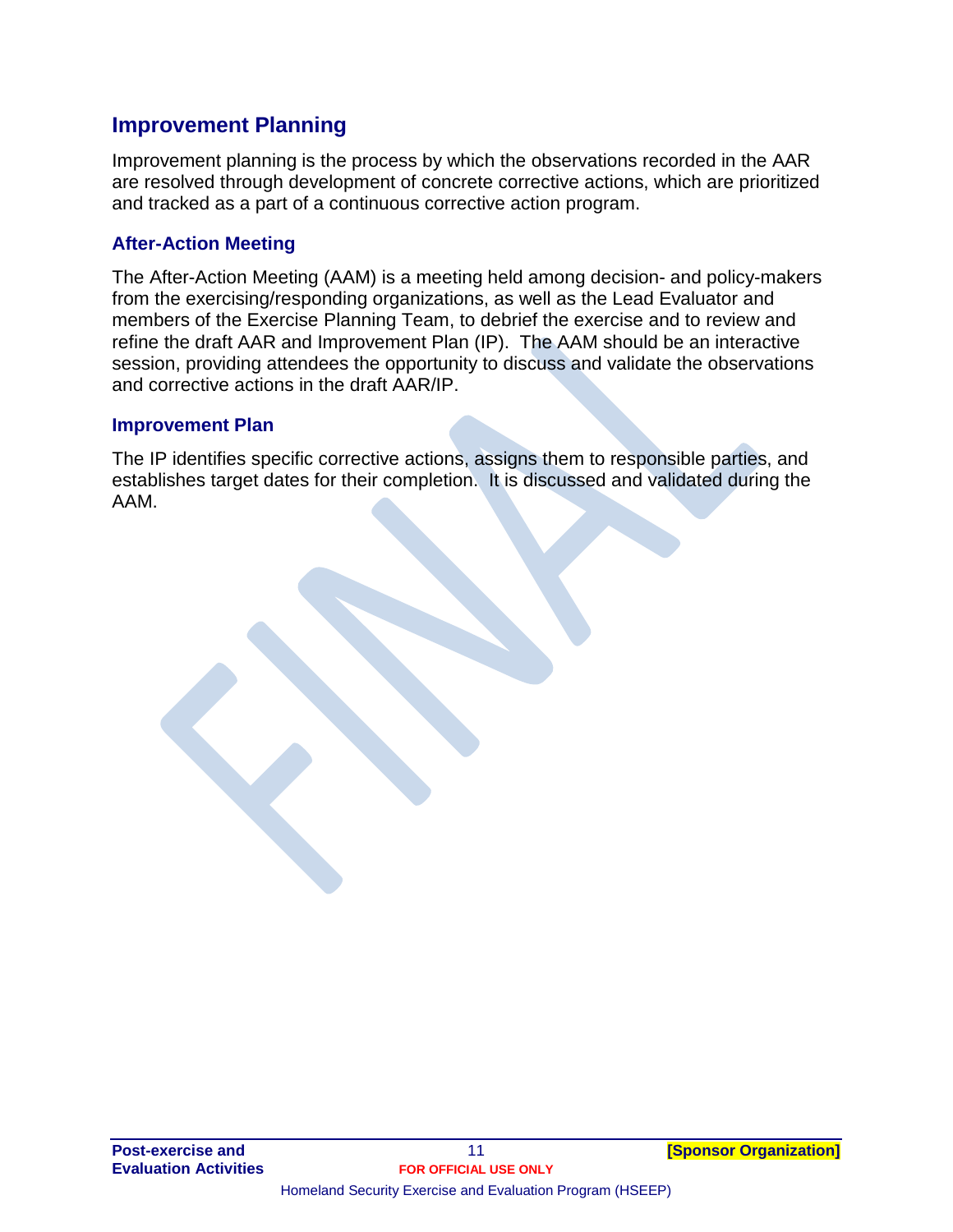# **PARTICIPANT INFORMATION AND GUIDANCE**

#### **Exercise Rules**

The following general rules govern exercise/real event response:

- Real-world emergency actions take priority over exercise/real event response.
- Participants will comply with real-world emergency procedures, unless otherwise directed by the control staff.
- All communications (including written, radio, telephone, and e-mail) during the exercise will begin and end with the statement **"This is an exercise/real event."**
- Participants who place telephone calls or initiate radio communication with the SimCell must identify the organization or individual with whom they wish to speak.

#### **Players Instructions**

Players should follow certain guidelines before, during, and after the exercise/real event to ensure a safe and effective exercise/real event response.

#### **Before the Exercise/Real Event**

- Review appropriate organizational plans, procedures, and support documents.
- Be at the appropriate site at least 30 minutes before the starting time (STARTEx). Wear the appropriate uniform and/or identification item(s).
- Sign in when you arrive.

#### **During the Exercise/Real Event**

- Respond to events and information as if the emergency were real, unless otherwise directed by an exercise controller.
- Controllers will give you only information they are specifically directed to disseminate. You are expected to obtain other necessary information through existing emergency information channels.
- Do not engage in personal conversations with controllers, evaluators, observers, or media personnel. If you are asked an exercise/real event-related question, give a short, concise answer. If you are busy and cannot immediately respond, indicate that, but report back with an answer as soon as possible.
- Every effort has been made by the exercise's trusted agents to balance realism with safety and to create an effective learning and evaluation environment.
- All communications will begin and end with the statement, **"This is an exercise/real event."** This precaution is taken so that anyone who overhears the conversation will not mistake exercise play for a real-world emergency.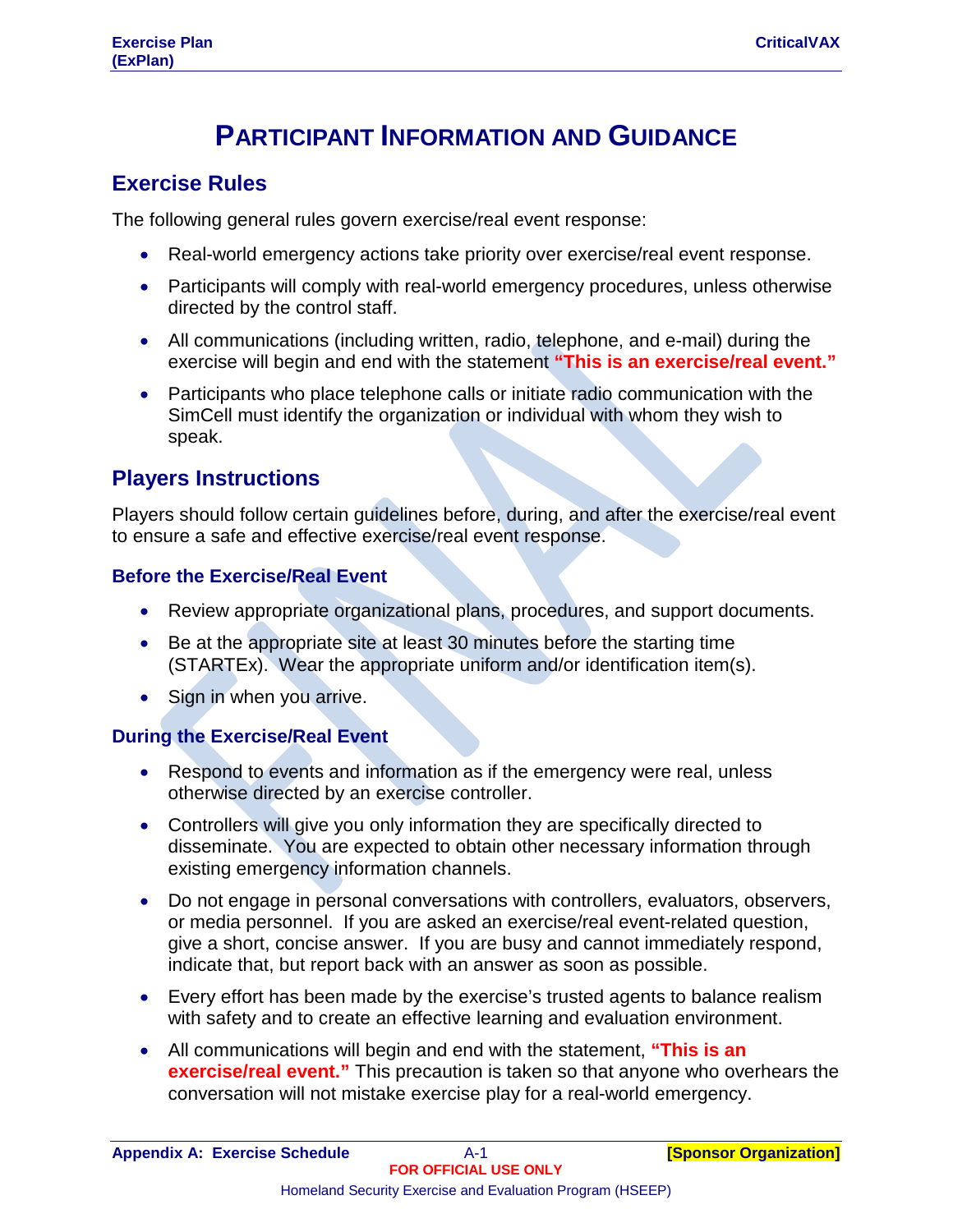- Speak when you take an action. This procedure will ensure that evaluators are aware of critical actions as they occur.
- Maintain a log of your activities. Many times, this log may include documentation of activities that were missed by a controller or evaluator.

#### **After the Exercise/Real Event**

- Participate in the Hot Wash at your venue with controllers and evaluators.
- Complete the Participant Feedback Form. This form allows you to comment candidly on emergency response activities and effectiveness. Provide the completed form to a controller or evaluator.
- Provide any notes or materials generated to your controller or evaluator for review and inclusion in the AAR.

**Appendix A: Exercise Schedule** A-2 **[Sponsor Organization] FOR OFFICIAL USE ONLY** Homeland Security Exercise and Evaluation Program (HSEEP)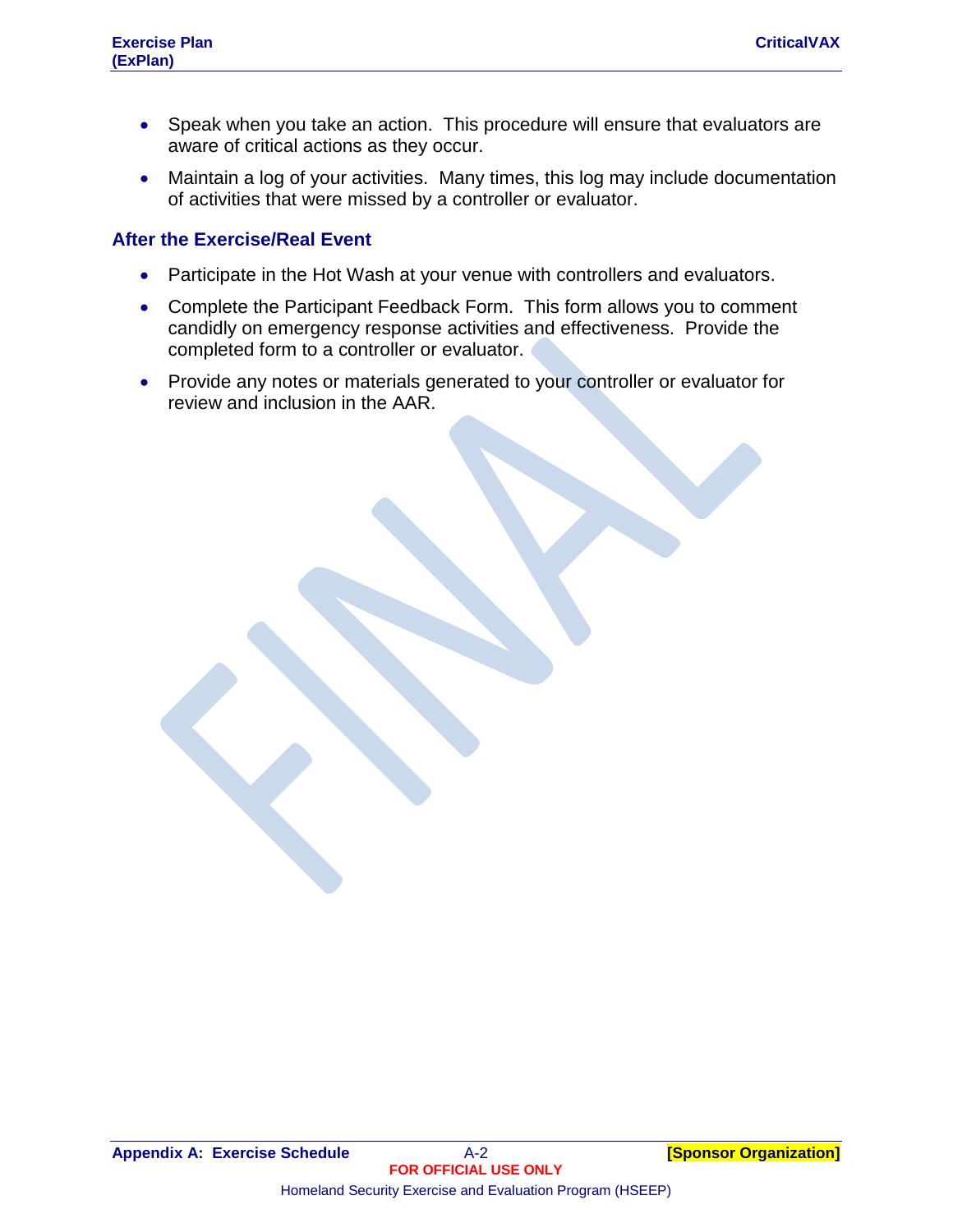### **APPENDIX A: EXERCISE SCHEDULE**

[**Note:** Because this information is updated throughout the exercise planning process, appendices may be developed as stand-alone documents rather than part of the ExPlan.]

| <b>Time</b>                              | <b>Personnel</b>                                                      | <b>Activity</b>                                                   | <b>Location</b> |  |
|------------------------------------------|-----------------------------------------------------------------------|-------------------------------------------------------------------|-----------------|--|
| [Date]                                   |                                                                       |                                                                   |                 |  |
| [Time]                                   | Controllers,<br>evaluators, and<br>exercise staff                     | <b>Controller and Evaluator Briefing</b>                          | [Location]      |  |
| As needed                                | <b>Controllers and</b><br>exercise staff                              | Set up control cell and walkthrough                               | [Location]      |  |
| [Date]                                   |                                                                       |                                                                   |                 |  |
| [Time]                                   | <b>Controllers and</b><br>exercise staff                              | Check-in for final instructions and<br>communications check       | [Location]      |  |
| [Time]                                   | Media                                                                 | Media Briefing                                                    | [Location]      |  |
| [Time]                                   | <b>VIPs and selected</b><br>exercise staff                            | <b>VIP Controller Briefing</b>                                    | [Location]      |  |
| [Time]                                   | <b>Controllers and</b><br>evaluators                                  | Controllers and evaluators in starting<br>positions               | [Location]      |  |
| [Time]                                   | <b>All</b>                                                            | Controllers provide player briefs                                 | [Location]      |  |
| [Time]                                   | <b>All</b>                                                            | <b>Exercise starts</b>                                            | [Location]      |  |
| [Time]                                   | <b>All</b>                                                            | Exercise ends                                                     | [Location]      |  |
| Immediately<br>Following the<br>Exercise | <b>All</b>                                                            | Venue Hot Washes/turn in all<br><b>Participant Feedback Forms</b> | [Location]      |  |
| [Date]                                   |                                                                       |                                                                   |                 |  |
| [Time]                                   | Controllers,<br>evaluators, and<br>elected and<br>appointed officials | <b>Controller and Evaluator After Action</b><br><b>Review</b>     | [Location]      |  |
|                                          |                                                                       |                                                                   |                 |  |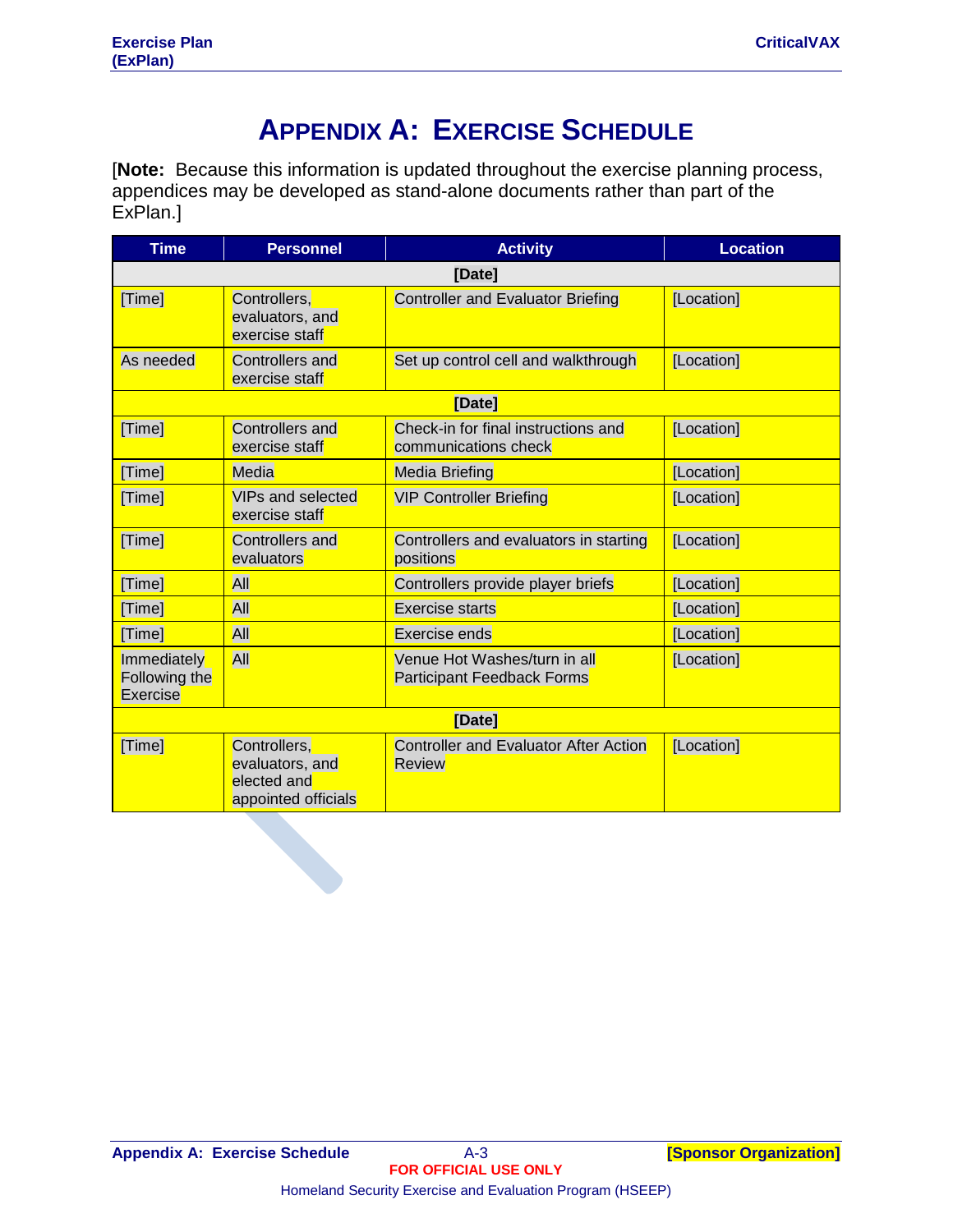# **APPENDIX B: EXERCISE PARTICIPANTS**

| <b>Participating Organizations</b> |  |
|------------------------------------|--|
| Federal                            |  |
|                                    |  |
|                                    |  |
|                                    |  |
| <b>State</b>                       |  |
|                                    |  |
|                                    |  |
|                                    |  |
|                                    |  |
| [Jurisdiction A]                   |  |
|                                    |  |
|                                    |  |
|                                    |  |
| [Jurisdiction B]                   |  |
|                                    |  |
|                                    |  |
|                                    |  |

Homeland Security Exercise and Evaluation Program (HSEEP)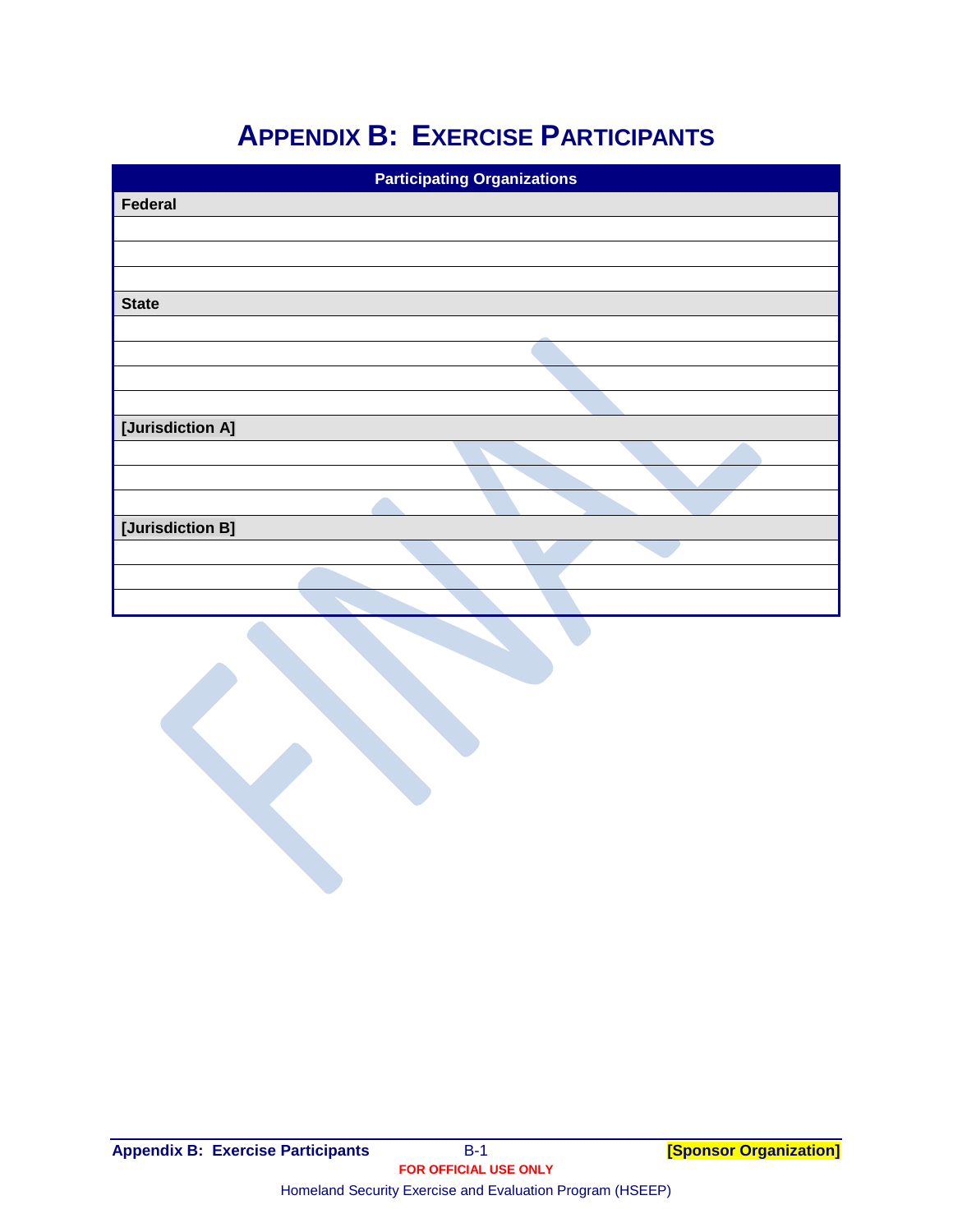# **APPENDIX C: COMMUNICATIONS PLAN**

[The Communications Plan Template can be inserted here as Appendix C.]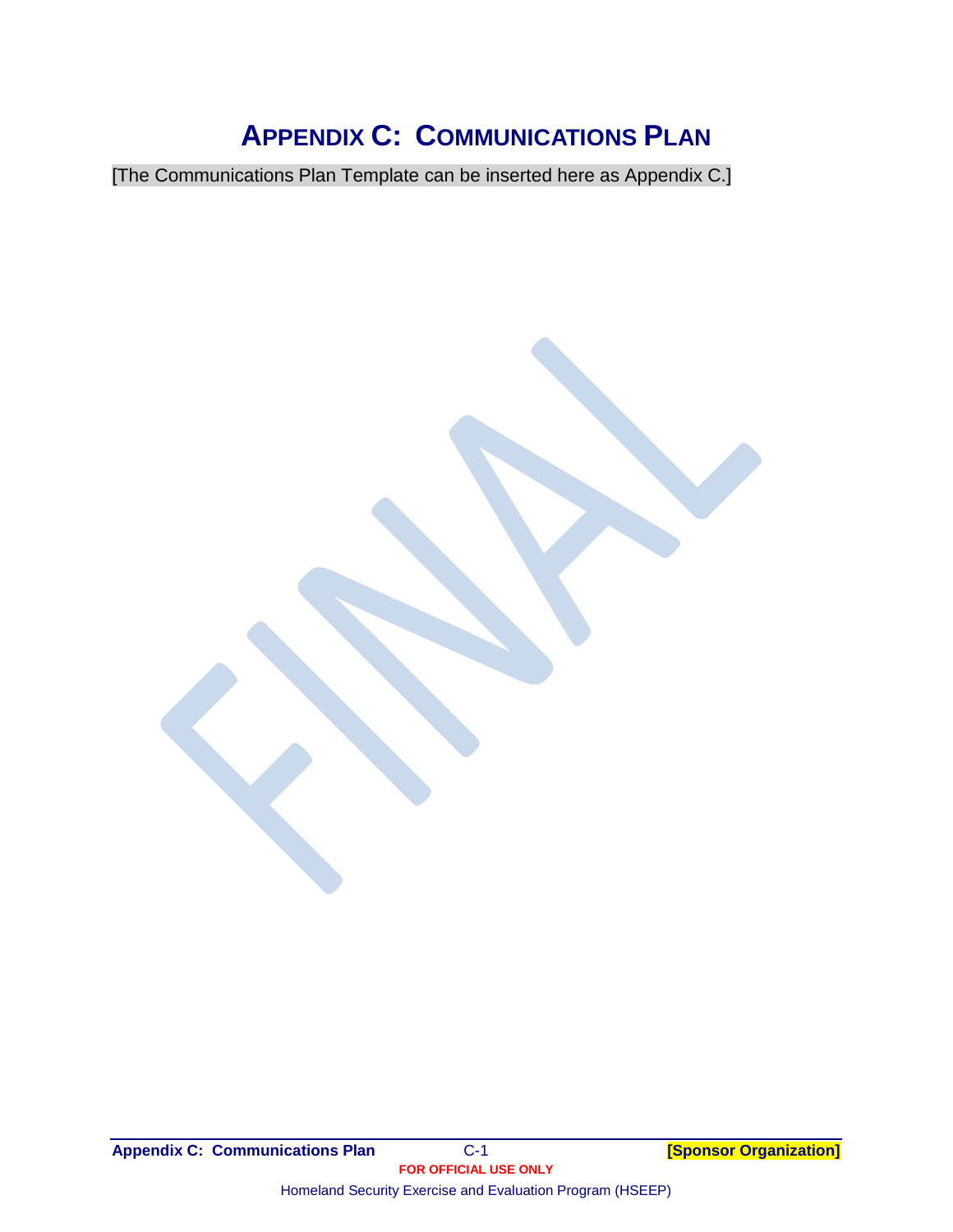# **APPENDIX D: EXERCISE SITE MAPS**

**Figure D.1: [Map Title]** [Insert map] **Figure D.2: [Map Title]** [Insert map]